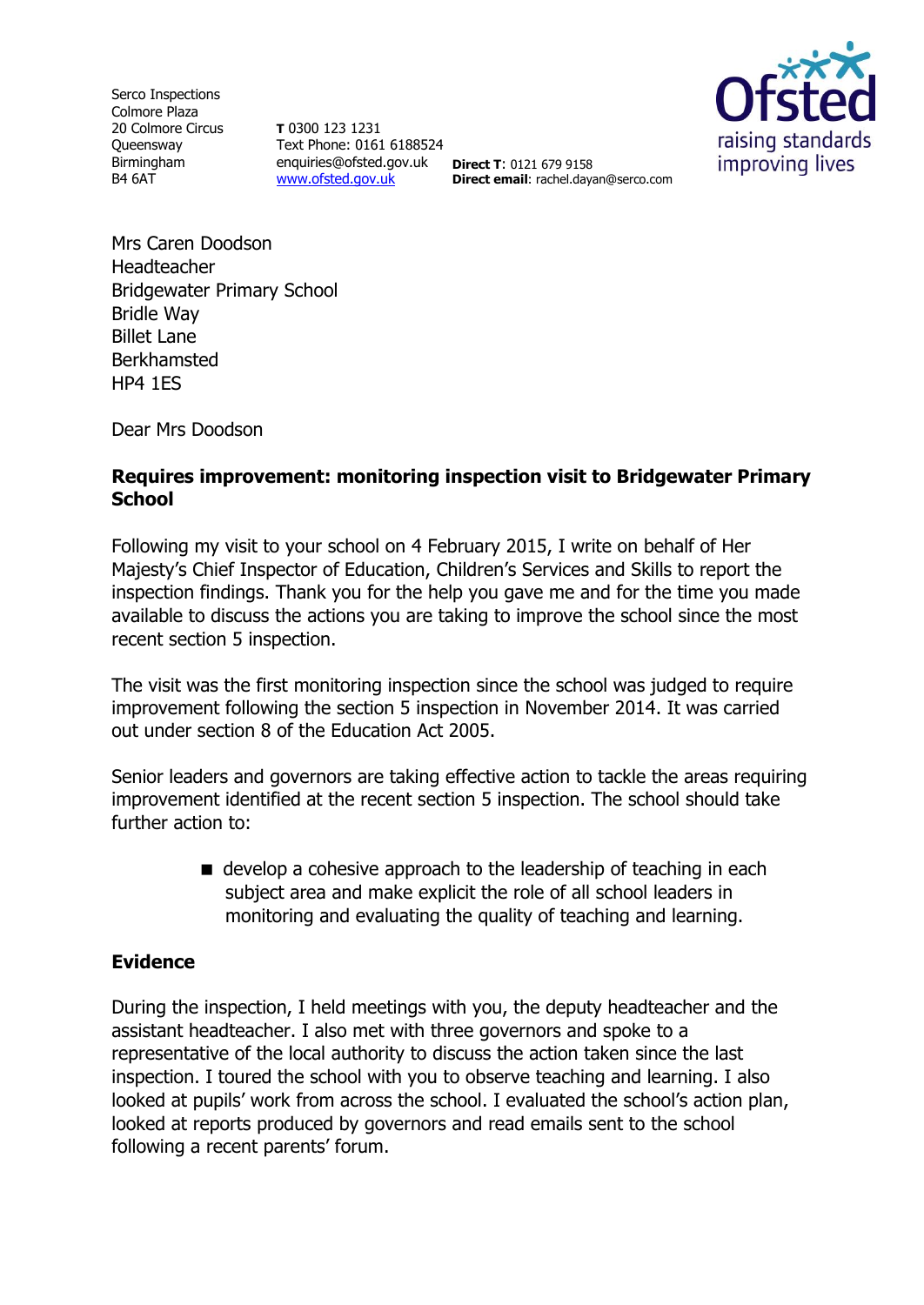

# **Context**

Since the previous monitoring inspection, two teachers have left the school and temporary appointments have been made to fill these posts.

## **Main findings**

Senior leaders, including governors, have acted swiftly to address the issues identified as in need of improvement at the previous inspection. A comprehensive plan for improvement has been developed. This plan identifies key targets for improvement, clear success criteria and specifies when the impact of the actions described will be evaluated and by whom. It provides a good basis for leaders, including governors, to monitor the impact of the school's work in making the improvements necessary to be judged as good or outstanding at the next inspection.

Following a review of the use of the pupil premium you have improved systems for checking pupils' progress. Teachers are clearer about what is expected of them and how they will be held accountable for pupils' achievement. Support and training has also been provided for subject leaders in English and mathematics. This has helped middle leaders to develop a better understanding of their role in developing teaching and learning and checking on the impact of their work. However, the school has not yet established how the quality of pupils' work in subjects other than English and mathematics will be monitored and who will take responsibility for improving these subjects.

Governors are developing a better understanding of how the school operates on a day-to-day basis and their expertise is being used more effectively to secure improvements. Visits are now focused on key aspects of the school's work. For example, some governors have recently attended meetings at which senior leaders discussed pupils' achievement with class teachers. Following these meetings, governors produced reports along with suggestions about how the meetings could be more effective in future. Improvements have also been made to the way in which the governing body interacts with parents. Governors recently hosted a parents' forum at which the school's inspection outcome and plans for improvement were discussed. The governing body also produces a termly newsletter for parents, giving details of issues currently facing the school and how they are being addressed. Parents are appreciative of the improved communication.

Ofsted may carry out further visits and, where necessary, provide further support and challenge to the school until its next section 5 inspection.

## **External support**

The school has received good support from the local authority. Consultants have provided training and support for subject leaders and an adviser has supported the leadership team in developing improvement plans and ensuring that the focus